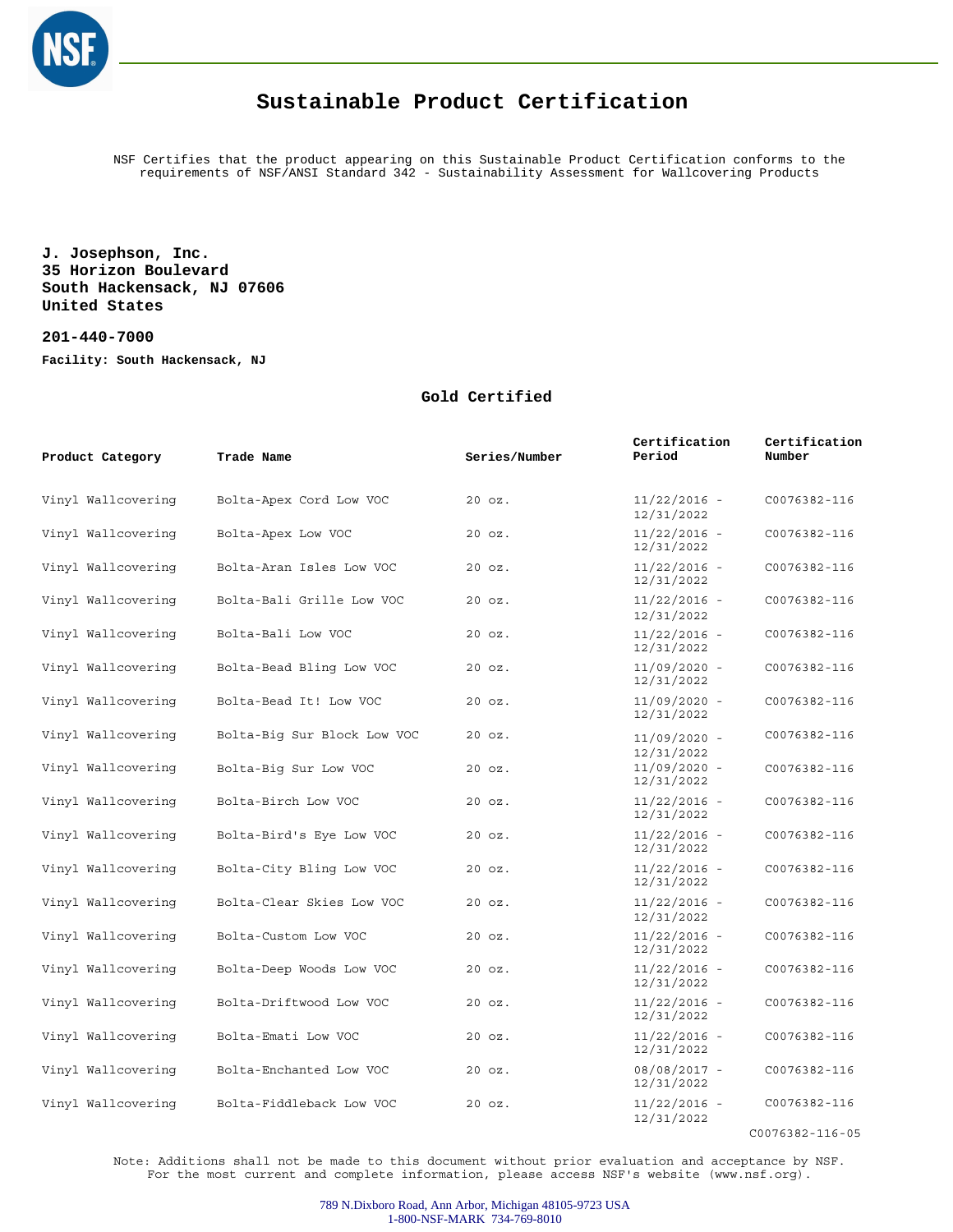

| Vinyl Wallcovering | Bolta-Go With the Flow Low VOC          | 20 oz.     | $11/09/2020 -$<br>12/31/2022 | C0076382-116 |
|--------------------|-----------------------------------------|------------|------------------------------|--------------|
| Vinyl Wallcovering | Bolta-Grate Expectations Low VOC 20 oz. |            | $11/09/2020 -$<br>12/31/2022 | C0076382-116 |
| Vinyl Wallcovering | Bolta-Hayfield Low VOC                  | $20$ $oz.$ | $11/22/2016 -$<br>12/31/2022 | C0076382-116 |
| Vinyl Wallcovering | Bolta-Ikat's Meow Low VOC               | 20 oz.     | $11/09/2020 -$<br>12/31/2022 | C0076382-116 |
| Vinyl Wallcovering | Bolta-Intersect Low VOC                 | 20 oz.     | $11/22/2016 -$<br>12/31/2022 | C0076382-116 |
| Vinyl Wallcovering | Bolta-Interweave Low VOC                | 20 oz.     | $11/22/2016 -$<br>12/31/2022 | C0076382-116 |
| Vinyl Wallcovering | Bolta-Kasumi Glam Low VOC               | 20 oz.     | $11/09/2020 -$<br>12/31/2022 | C0076382-116 |
| Vinyl Wallcovering | Bolta-Kasumi Low VOC                    | 20 oz.     | $11/22/2016$ -<br>12/31/2022 | C0076382-116 |
| Vinyl Wallcovering | Bolta-Li Ming Low VOC                   | 20 oz.     | $11/22/2016 -$<br>12/31/2022 | C0076382-116 |
| Vinyl Wallcovering | Bolta-Malta Linen Low VOC               | 20 oz.     | $11/22/2016 -$<br>12/31/2022 | C0076382-116 |
| Vinyl Wallcovering | Bolta-Malta Low VOC                     | $20$ $oz.$ | 08/08/2017 -<br>12/31/2022   | C0076382-116 |
| Vinyl Wallcovering | Bolta-Nano Low VOC                      | 20 oz.     | $11/22/2016 -$<br>12/31/2022 | C0076382-116 |
| Vinyl Wallcovering | Bolta-Paper Weave Low VOC               | 20 oz.     | $11/22/2016 -$<br>12/31/2022 | C0076382-116 |
| Vinyl Wallcovering | Bolta-Pebble Linen Low VOC              | $20$ $oz.$ | $11/22/2016 -$<br>12/31/2022 | C0076382-116 |
| Vinyl Wallcovering | Bolta-Peru Low VOC                      | 20 oz.     | 08/08/2017 -<br>12/31/2022   | C0076382-116 |
| Vinyl Wallcovering | Bolta-Pinstripe Hype Low VOC            | 20 oz.     | $11/09/2020 -$<br>12/31/2022 | C0076382-116 |
| Vinyl Wallcovering | Bolta-Shibori Low VOC                   | 20 oz.     | $11/22/2016 -$<br>12/31/2022 | C0076382-116 |
| Vinyl Wallcovering | Bolta-Shibori Silk Low VOC              | 20 oz.     | $11/22/2016 -$<br>12/31/2022 | C0076382-116 |
| Vinyl Wallcovering | Bolta-Silk Road Damask Low VOC          | 20 oz.     | $11/22/2016 -$<br>12/31/2022 | C0076382-116 |
| Vinyl Wallcovering | Bolta-Silk Road Low VOC                 | 20 oz.     | $11/22/2016 -$<br>12/31/2022 | C0076382-116 |
| Vinyl Wallcovering | Bolta-Soho Low VOC                      | 20 oz.     | $11/22/2016 -$<br>12/31/2022 | C0076382-116 |
| Vinyl Wallcovering | Bolta-Soho Underground Low VOC          | 20 oz.     | $11/22/2016 -$<br>12/31/2022 | C0076382-116 |
| Vinyl Wallcovering | Bolta-Stone West Low VOC                | 20 oz.     | 11/22/2016 -<br>12/31/2022   | C0076382-116 |
| Vinyl Wallcovering | Bolta-Strobe Low VOC                    | 20 oz.     | $11/22/2016 -$<br>12/31/2022 | C0076382-116 |
| Vinyl Wallcovering | Bolta-Tipping Point Low VOC             | 20 oz.     | $11/09/2020 -$<br>12/31/2022 | C0076382-116 |
| Vinyl Wallcovering | Bolta-Turn To Stone Low VOC             | 20 oz.     | $11/09/2020 -$<br>12/31/2022 | C0076382-116 |
| Vinyl Wallcovering | Bolta-Vertex Low VOC                    | 20 oz.     | $11/09/2020 -$<br>12/31/2022 | C0076382-116 |
| Vinyl Wallcovering | Bolta-Watermark Low VOC                 | 20 oz.     | $11/22/2016 -$<br>12/31/2022 | C0076382-116 |

C0076382-116-05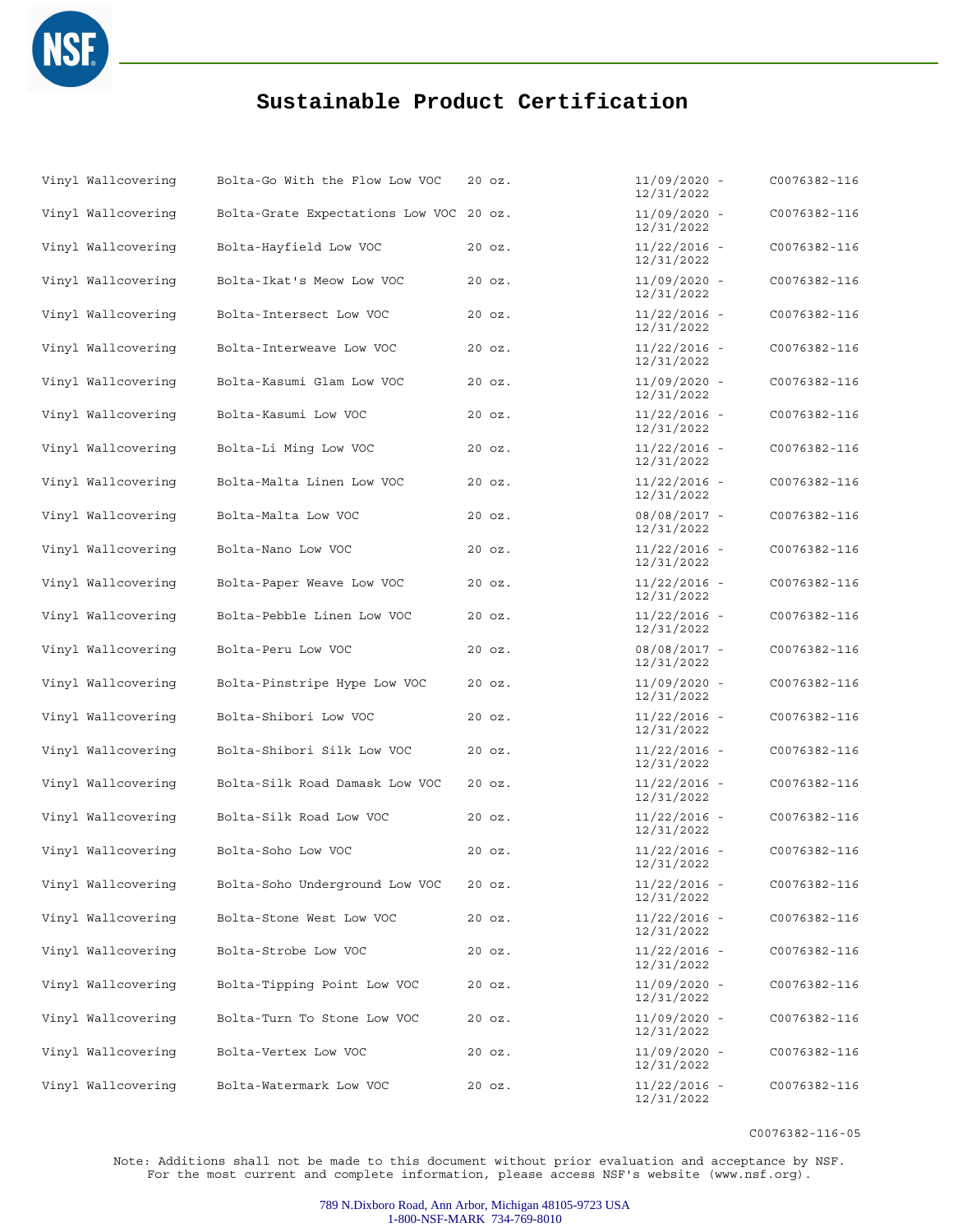

| Vinyl Wallcovering | Bolta-Well Suited Low VOC        | 20 oz.     | $11/09/2020 -$<br>12/31/2022 | C0076382-116 |
|--------------------|----------------------------------|------------|------------------------------|--------------|
| Vinyl Wallcovering | Bolta-Wicked Low VOC             | 20 oz.     | 08/08/2017 -<br>12/31/2022   | C0076382-116 |
| Vinyl Wallcovering | Bolta-Wicked Woods Low VOC       | $20$ $oz.$ | $08/08/2017 -$<br>12/31/2022 | C0076382-116 |
| Vinyl Wallcovering | Genon-A Cord to Adore Low VOC    | 20 oz.     | $11/09/2020 -$<br>12/31/2022 | C0076382-116 |
| Vinyl Wallcovering | Genon-Analyte Low VOC            | 20 oz.     | $11/22/2016 -$<br>12/31/2022 | C0076382-116 |
| Vinyl Wallcovering | Genon-Asian Linen Low VOC        | 20 oz.     | $11/22/2016 -$<br>12/31/2022 | C0076382-116 |
| Vinyl Wallcovering | Genon-Big City Silk Low VOC      | 20 oz.     | $11/22/2016 -$<br>12/31/2022 | C0076382-116 |
| Vinyl Wallcovering | Genon-Brilliantine Linen Low VOC | $20$ $oz.$ | $11/22/2016 -$<br>12/31/2022 | C0076382-116 |
| Vinyl Wallcovering | Genon-Chameleon Stripe Low VOC   | 20 oz.     | $11/09/2020 -$<br>12/31/2022 | C0076382-116 |
| Vinyl Wallcovering | Genon-Concrete Low VOC           | 20 oz.     | $08/08/2017 -$<br>12/31/2022 | C0076382-116 |
| Vinyl Wallcovering | Genon-Crosslines Low VOC         | 20 oz.     | $11/22/2016 -$<br>12/31/2022 | C0076382-116 |
| Vinyl Wallcovering | Genon-Crossroads Low VOC         | 20 oz.     | $11/22/2016 -$<br>12/31/2022 | C0076382-116 |
| Vinyl Wallcovering | Genon-Crushed Low VOC            | 20 oz.     | $11/22/2016 -$<br>12/31/2022 | C0076382-116 |
| Vinyl Wallcovering | Genon-Custom Low VOC             | 20 oz.     | $11/22/2016 -$<br>12/31/2022 | C0076382-116 |
| Vinyl Wallcovering | Genon-Epic Lines Low VOC         | 20 oz.     | $11/09/2020 -$<br>12/31/2022 | C0076382-116 |
| Vinyl Wallcovering | Genon-Epic Low VOC               | 20 oz.     | $11/09/2020 -$<br>12/31/2022 | C0076382-116 |
| Vinyl Wallcovering | Genon-Facets Low VOC             | 20 oz.     | $11/09/2020 -$<br>12/31/2022 | C0076382-116 |
| Vinyl Wallcovering | Genon-Fizz Low VOC               | 20 oz.     | $11/22/2016 -$<br>12/31/2022 | C0076382-116 |
| Vinyl Wallcovering | Genon-Flair Low VOC              | 20 oz.     | $11/09/2020 -$<br>12/31/2022 | C0076382-116 |
| Vinyl Wallcovering | Genon-Galaxy Low VOC             | 20 oz.     | $08/08/2017 -$<br>12/31/2022 | C0076382-116 |
| Vinyl Wallcovering | Genon-Glint Low VOC              | 20 oz.     | 08/08/2017 -<br>12/31/2022   | C0076382-116 |
| Vinyl Wallcovering | Genon-Gypsy Low VOC              | 20 oz.     | 08/08/2017 -<br>12/31/2022   | C0076382-116 |
| Vinyl Wallcovering | Genon-Horizon Line Low VOC       | 20 oz.     | $11/22/2016$ -<br>12/31/2022 | C0076382-116 |
| Vinyl Wallcovering | Genon-Horizon Low VOC            | 20 oz.     | $11/22/2016 -$<br>12/31/2022 | C0076382-116 |
| Vinyl Wallcovering | Genon-Hot Streak Low VOC         | 20 oz.     | $11/09/2020 -$<br>12/31/2022 | C0076382-116 |
| Vinyl Wallcovering | Genon-Linage Low VOC             | 20 oz.     | $11/22/2016 -$<br>12/31/2022 | C0076382-116 |
| Vinyl Wallcovering | Genon-Luxe Linen Low VOC         | 20 oz.     | 08/08/2017 -<br>12/31/2022   | C0076382-116 |
| Vinyl Wallcovering | Genon-Merino Low VOC             | 20 oz.     | $11/22/2016 -$<br>12/31/2022 | C0076382-116 |
| Vinyl Wallcovering | Genon-Merino Magic Low VOC       | 20 oz.     | $11/09/2020 -$<br>12/31/2022 | C0076382-116 |

C0076382-116-05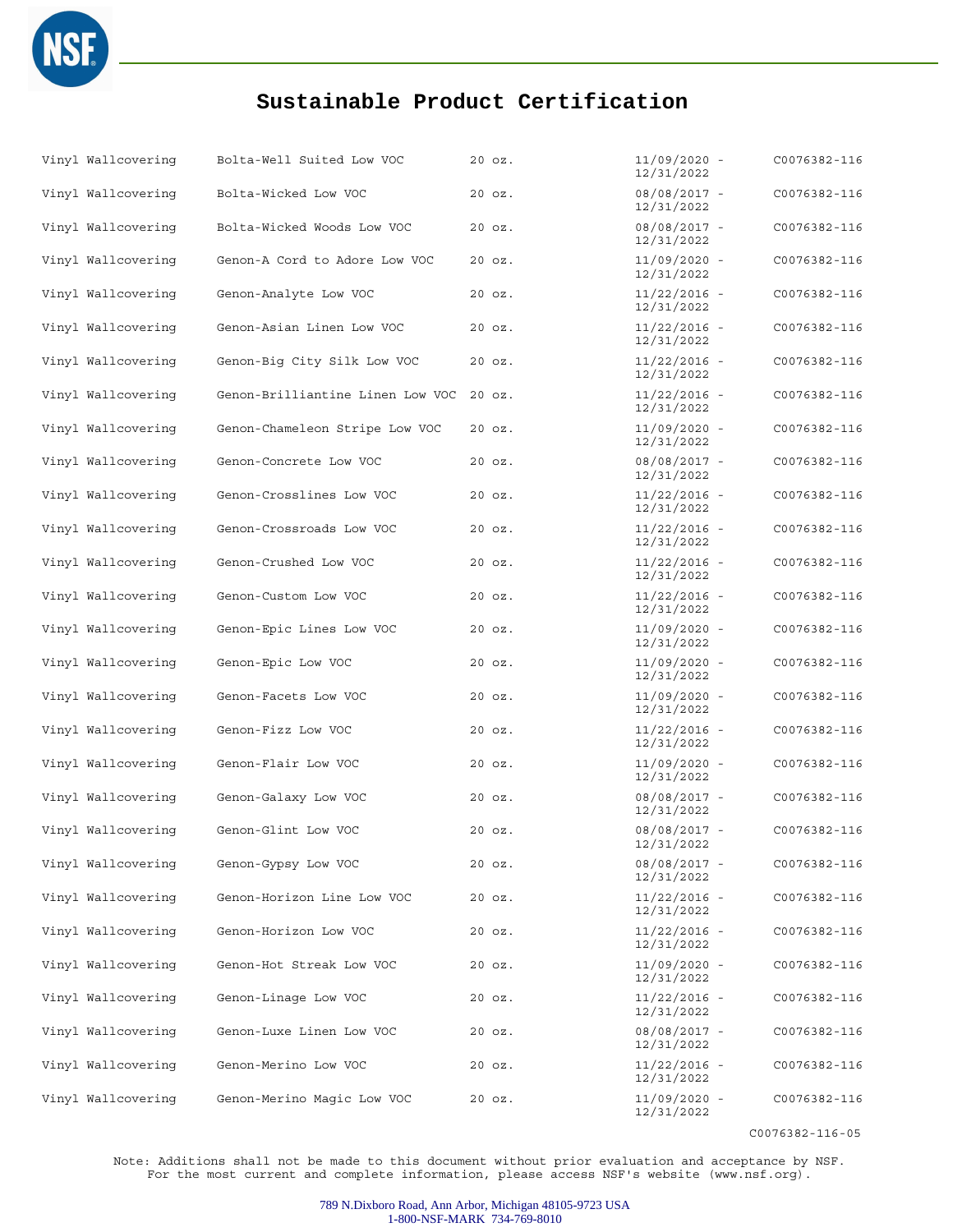

| Vinyl Wallcovering | Genon-Metal Grooves Low VOC     | $20$ $oz.$ | 11/22/2016 -<br>12/31/2022   | C0076382-116 |
|--------------------|---------------------------------|------------|------------------------------|--------------|
| Vinyl Wallcovering | Genon-Metalique Low VOC         | $20$ $oz.$ | 11/22/2016 -<br>12/31/2022   | C0076382-116 |
| Vinyl Wallcovering | Genon-Mineral Low VOC           | $20$ $oz.$ | $11/09/2020 -$<br>12/31/2022 | C0076382-116 |
| Vinyl Wallcovering | Genon-Molton Low VOC            | 20 oz.     | $11/22/2016 -$<br>12/31/2022 | C0076382-116 |
| Vinyl Wallcovering | Genon-Mulberry Low VOC          | $20$ $oz.$ | $11/22/2016 -$<br>12/31/2022 | C0076382-116 |
| Vinyl Wallcovering | Genon-Off The Grid Low VOC      | $20$ $oz.$ | $11/09/2020 -$<br>12/31/2022 | C0076382-116 |
| Vinyl Wallcovering | Genon-Panoramic Ombre Low VOC   | 20 oz.     | 11/09/2020 -<br>12/31/2022   | C0076382-116 |
| Vinyl Wallcovering | Genon-Perennial Texture Low VOC | $20$ $oz.$ | $11/22/2016 -$<br>12/31/2022 | C0076382-116 |
| Vinyl Wallcovering | Genon-Plaidish Low VOC          | 20 oz.     | $11/09/2020 -$<br>12/31/2022 | C0076382-116 |
| Vinyl Wallcovering | Genon-Reveal Low VOC            | $20$ $oz.$ | $11/22/2016 -$<br>12/31/2022 | C0076382-116 |
| Vinyl Wallcovering | Genon-Saffian Leather Low VOC   | 20 oz.     | $11/22/2016 -$<br>12/31/2022 | C0076382-116 |
| Vinyl Wallcovering | Genon-Scribble Low VOC          | 20 oz.     | 11/09/2020 -<br>12/31/2022   | C0076382-116 |
| Vinyl Wallcovering | Genon-Scribble Sticks Low VOC   | $20$ $oz.$ | $11/09/2020 -$<br>12/31/2022 | C0076382-116 |
| Vinyl Wallcovering | Genon-Scribble-less Low VOC     | 20 oz.     | $11/09/2020 -$<br>12/31/2022 | C0076382-116 |
| Vinyl Wallcovering | Genon-Shadow Leaves Low VOC     | $20$ $oz.$ | $11/09/2020 -$<br>12/31/2022 | C0076382-116 |
| Vinyl Wallcovering | Genon-Shadow Silk Low VOC       | 20 oz.     | $11/09/2020 -$<br>12/31/2022 | C0076382-116 |
| Vinyl Wallcovering | Genon-Step Up Low VOC           | $20$ $oz.$ | $11/09/2020 -$<br>12/31/2022 | C0076382-116 |
| Vinyl Wallcovering | Genon-Straight Up Low VOC       | $20$ $oz.$ | 11/22/2016 -<br>12/31/2022   | C0076382-116 |
| Vinyl Wallcovering | Genon-Striations Low VOC        | 20 oz.     | $11/22/2016 -$<br>12/31/2022 | C0076382-116 |
| Vinyl Wallcovering | Genon-Twisted Twill Low VOC     | 20 oz.     | 08/08/2017 -<br>12/31/2022   | C0076382-116 |
| Vinyl Wallcovering | Genon-Uptown Funk Low VOC       | 20 oz.     | 11/22/2016 -<br>12/31/2022   | C0076382-116 |
| Vinyl Wallcovering | Genon-Uptown Low VOC            | $20$ $oz.$ | $11/22/2016 -$<br>12/31/2022 | C0076382-116 |
| Vinyl Wallcovering | Genon-Veil Low VOC              | $20$ $oz.$ | $11/22/2016 -$<br>12/31/2022 | C0076382-116 |
| Vinyl Wallcovering | Genon-Veranda Low VOC           | $20$ $oz.$ | $11/22/2016 -$<br>12/31/2022 | C0076382-116 |
| Vinyl Wallcovering | Genon-Zig Zag Low VOC           | $20$ $oz.$ | $11/22/2016 -$<br>12/31/2022 | C0076382-116 |
| Vinyl Wallcovering | Vycon-Alder Wood Low VOC        | $20$ $oz.$ | $11/22/2016 -$<br>12/31/2022 | C0076382-116 |
| Vinyl Wallcovering | Vycon-Allure Low VOC            | $20$ $oz.$ | $11/22/2016 -$<br>12/31/2022 | C0076382-116 |
| Vinyl Wallcovering | Vycon-Angles Low VOC            | $20$ $oz.$ | 11/09/2020 -<br>12/31/2022   | C0076382-116 |

C0076382-116-05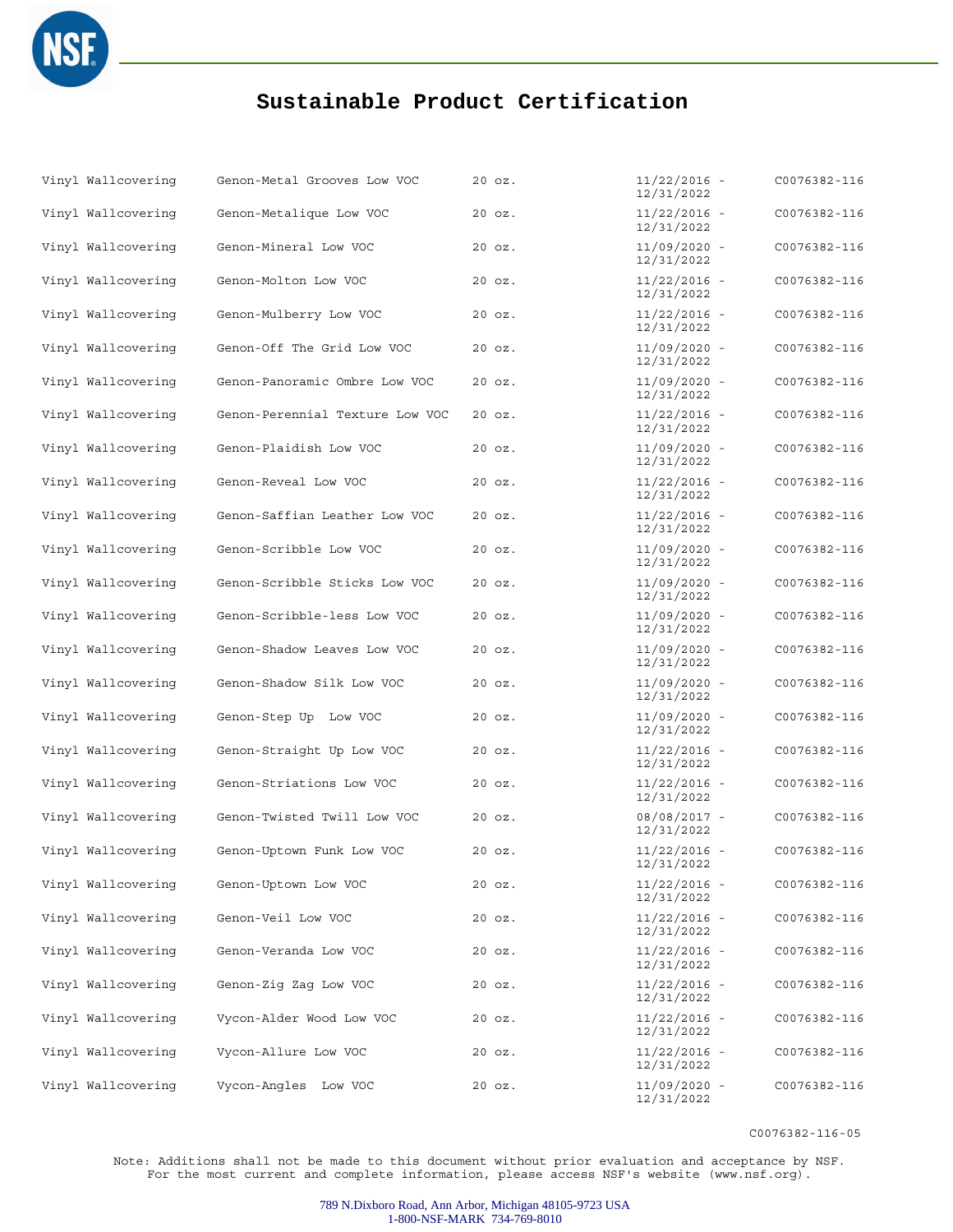

| Vinyl Wallcovering | Vycon-Angles Max Low VOC                 | $20$ $oz.$ | 11/09/2020 -<br>12/31/2022   | C0076382-116 |
|--------------------|------------------------------------------|------------|------------------------------|--------------|
| Vinyl Wallcovering | Vycon-Angles Silk Low VOC                | $20$ $oz.$ | $11/09/2020 -$<br>12/31/2022 | C0076382-116 |
| Vinyl Wallcovering | Vycon-Beam Low VOC.                      | 20 oz.     | $11/22/2016 -$<br>12/31/2022 | C0076382-116 |
| Vinyl Wallcovering | Vycon-Bobbin Weave Low VOC               | $20$ $oz.$ | $11/09/2020 -$<br>12/31/2022 | C0076382-116 |
| Vinyl Wallcovering | Vycon-Brushstroke Low VOC                | 20 oz.     | $11/22/2016 -$<br>12/31/2022 | C0076382-116 |
| Vinyl Wallcovering | Vycon-Canopy Low VOC                     | 20 oz.     | $11/22/2016 -$<br>12/31/2022 | C0076382-116 |
| Vinyl Wallcovering | Vycon-Casbah Silk Low VOC                | 20 oz.     | $11/22/2016 -$<br>12/31/2022 | C0076382-116 |
| Vinyl Wallcovering | Vycon-Charisma Low VOC                   | 20 oz.     | $11/22/2016 -$<br>12/31/2022 | C0076382-116 |
| Vinyl Wallcovering | Vycon-Chipper Low VOC                    | $20$ $oz.$ | $11/22/2016 -$<br>12/31/2022 | C0076382-116 |
| Vinyl Wallcovering | Vycon-Custom Low VOC                     | 20 oz.     | $11/22/2016 -$<br>12/31/2022 | C0076382-116 |
| Vinyl Wallcovering | Vycon-Divine Low VOC                     | $20$ $oz.$ | $11/09/2020 -$<br>12/31/2022 | C0076382-116 |
| Vinyl Wallcovering | Vycon-Divine Incline Low VOC             | 20 oz.     | $11/09/2020 -$<br>12/31/2022 | C0076382-116 |
| Vinyl Wallcovering | Vycon-Fresh Mesh Low VOC                 | 20 oz.     | $11/09/2020 -$<br>12/31/2022 | C0076382-116 |
| Vinyl Wallcovering | Vycon-Fresh Plaid Low VOC                | $20$ $oz.$ | 11/09/2020 -<br>12/31/2022   | C0076382-116 |
| Vinyl Wallcovering | Vycon-Gallery Silk Low VOC               | $20$ $oz.$ | $11/09/2020 -$<br>12/31/2022 | C0076382-116 |
| Vinyl Wallcovering | Vycon-Herringbone Low VOC                | $20$ $oz.$ | $11/22/2016 -$<br>12/31/2022 | C0076382-116 |
| Vinyl Wallcovering | Vycon-Hide & Silk Low VOC                | 20 oz.     | $11/09/2020 -$<br>12/31/2022 | C0076382-116 |
| Vinyl Wallcovering | Vycon-In A Flash Low VOC                 | 20 oz.     | $11/09/2020 -$<br>12/31/2022 | C0076382-116 |
| Vinyl Wallcovering | Vycon-In Stitches Low VOC                | $20$ $oz.$ | $11/09/2020 -$<br>12/31/2022 | C0076382-116 |
| Vinyl Wallcovering | Vycon-Leqacy Low VOC                     | 20 oz.     | $11/22/2016 -$<br>12/31/2022 | C0076382-116 |
| Vinyl Wallcovering | Vycon-Legacy Pivot Low VOC               | 20 oz.     | $11/22/2016 -$<br>12/31/2022 | C0076382-116 |
| Vinyl Wallcovering | Vycon-Legacy Rain Low VOC                | 20 oz.     | $11/22/2016 -$<br>12/31/2022 | C0076382-116 |
| Vinyl Wallcovering | Vycon-Make It Mylar Low VOC              | $20$ $oz.$ | $11/09/2020 -$<br>12/31/2022 | C0076382-116 |
| Vinyl Wallcovering | Vycon-Marble Low VOC                     | $20$ $oz.$ | $11/22/2016 -$<br>12/31/2022 | C0076382-116 |
| Vinyl Wallcovering | Vycon-Marco Low VOC                      | 20 oz.     | 11/22/2016 -<br>12/31/2022   | C0076382-116 |
| Vinyl Wallcovering | Vycon-Metalline Papyrus 2 Low VOC 20 oz. |            | $11/22/2016 -$<br>12/31/2022 | C0076382-116 |
| Vinyl Wallcovering | Vycon-Meteor/MeteorShower Low VOC 20 oz. |            | $11/22/2016 -$<br>12/31/2022 | C0076382-116 |
| Vinyl Wallcovering | Vycon-Muse Low VOC                       | $20$ $oz.$ | 11/22/2016 -<br>12/31/2022   | C0076382-116 |
| Vinyl Wallcovering | Vycon-Oasis Low VOC                      | 20 oz.     | $11/22/2016 -$<br>12/31/2022 | C0076382-116 |

C0076382-116-05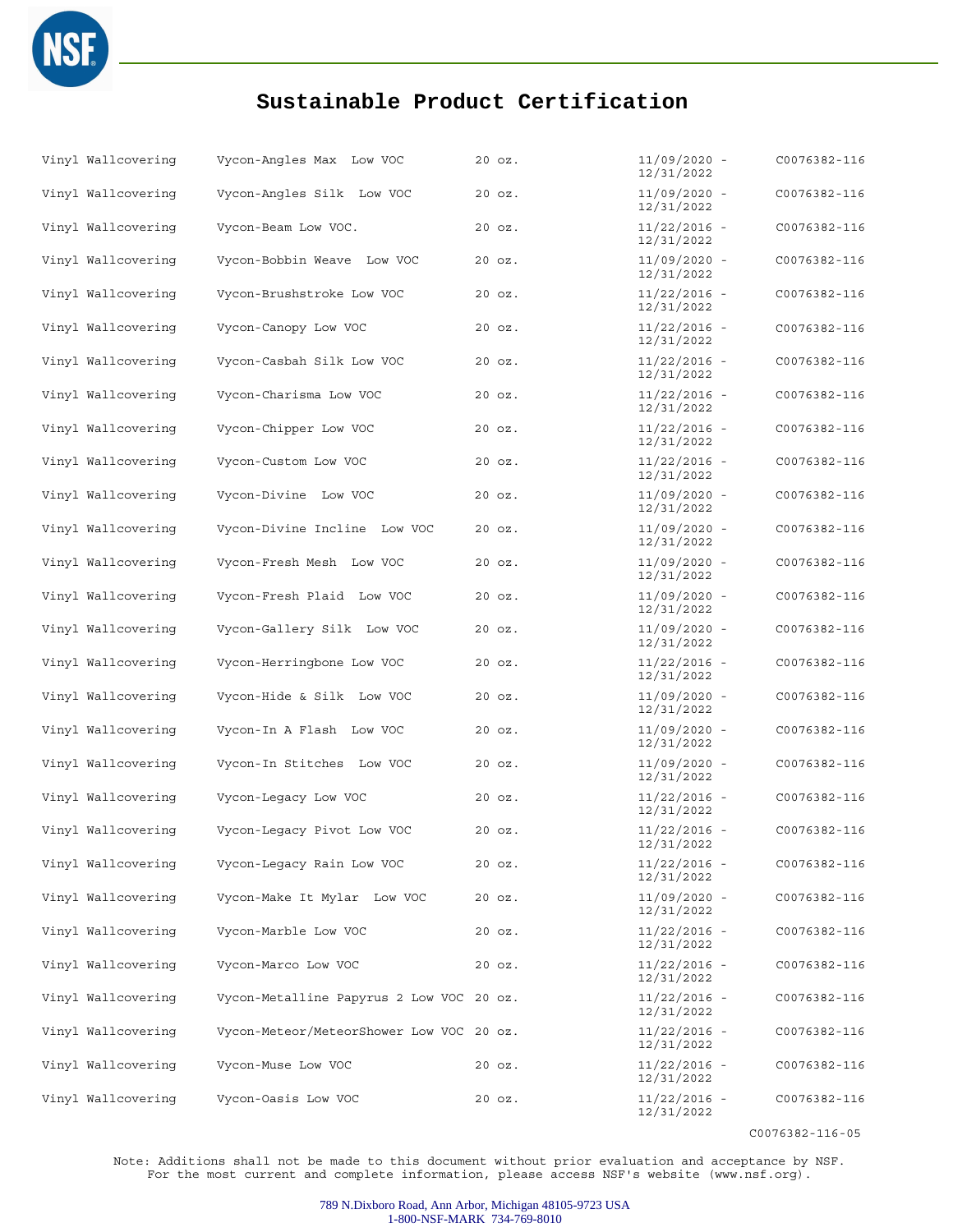

| Vinyl Wallcovering | Vycon-Origin Low VOC                    | $20$ $oz.$ | $11/22/2016 -$<br>12/31/2022 | C0076382-116 |
|--------------------|-----------------------------------------|------------|------------------------------|--------------|
| Vinyl Wallcovering | Vycon-Oxide Low VOC                     | $20$ $oz.$ | $11/22/2016 -$<br>12/31/2022 | C0076382-116 |
| Vinyl Wallcovering | Vycon-Panache Low VOC                   | 20 oz.     | 08/08/2017 -<br>12/31/2022   | C0076382-116 |
| Vinyl Wallcovering | Vycon-Panache Plaid Low VOC             | $20$ $oz.$ | 08/08/2017 -<br>12/31/2022   | C0076382-116 |
| Vinyl Wallcovering | Vycon-Patina Stone Low VOC              | 20 oz.     | 08/08/2017 -<br>12/31/2022   | C0076382-116 |
| Vinyl Wallcovering | Vycon-Patina Stripe Low VOC             | $20$ $oz.$ | 08/08/2017 -<br>12/31/2022   | C0076382-116 |
| Vinyl Wallcovering | Vycon-Pave Low VOC                      | $20$ $oz.$ | $11/22/2016 -$<br>12/31/2022 | C0076382-116 |
| Vinyl Wallcovering | Vycon-Prism Low VOC                     | $20$ $oz.$ | $11/22/2016 -$<br>12/31/2022 | C0076382-116 |
| Vinyl Wallcovering | Vycon-Raising Cane Low VOC              | 20 oz.     | $11/22/2016 -$<br>12/31/2022 | C0076382-116 |
| Vinyl Wallcovering | Vycon-Reflection Low VOC                | 20 oz.     | $11/22/2016 -$<br>12/31/2022 | C0076382-116 |
| Vinyl Wallcovering | Vycon-Rivulet Stream Low VOC            | $20$ $oz.$ | $11/22/2016 -$<br>12/31/2022 | C0076382-116 |
| Vinyl Wallcovering | Vycon-Safari Low VOC                    | $20$ $oz.$ | $11/22/2016 -$<br>12/31/2022 | C0076382-116 |
| Vinyl Wallcovering | Vycon-Sass-a-Grass Low VOC              | 20 oz.     | 08/08/2017 -<br>12/31/2022   | C0076382-116 |
| Vinyl Wallcovering | Vycon-Satori Low VOC                    | 20 oz.     | $11/22/2016 -$<br>12/31/2022 | C0076382-116 |
| Vinyl Wallcovering | Vycon-Savannah Low VOC                  | 20 oz.     | $11/09/2020 -$<br>12/31/2022 | C0076382-116 |
| Vinyl Wallcovering | Vycon-Set In Stone Low VOC              | $20$ $oz.$ | 11/09/2020 -<br>12/31/2022   | C0076382-116 |
| Vinyl Wallcovering | Vycon-Shape Shift Low VOC               | 20 oz.     | $11/09/2020 -$<br>12/31/2022 | C0076382-116 |
| Vinyl Wallcovering | Vycon-Skyward Grill Low VOC             | 20 oz.     | $11/22/2016 -$<br>12/31/2022 | C0076382-116 |
| Vinyl Wallcovering | Vycon-Skyward Low VOC                   | 20 oz.     | $11/22/2016 -$<br>12/31/2022 | C0076382-116 |
| Vinyl Wallcovering | Vycon-Spectrum Low VOC                  | 20 oz.     | $11/09/2020 -$<br>12/31/2022 | C0076382-116 |
| Vinyl Wallcovering | Vycon-Stagger Low VOC                   | 20 oz.     | $11/09/2020 -$<br>12/31/2022 | C0076382-116 |
| Vinyl Wallcovering | Vycon-Theory Low VOC                    | 20 oz.     | $11/22/2016 -$<br>12/31/2022 | C0076382-116 |
| Vinyl Wallcovering | Vycon-Tweed Low VOC                     | 20 oz.     | $11/22/2016 -$<br>12/31/2022 | C0076382-116 |
| Vinyl Wallcovering | Vycon-Voque Pleat Low VOC               | 20 oz.     | 11/22/2016 -<br>12/31/2022   | C0076382-116 |
| Vinyl Wallcovering | Vycon-Watercolor Low VOC                | 20 oz.     | 11/09/2020 -<br>12/31/2022   | C0076382-116 |
| Vinyl Wallcovering | Vycon-Watercolor Canvas Low VOC         | 20 oz.     | $11/09/2020 -$<br>12/31/2022 | C0076382-116 |
| Vinyl Wallcovering | Vycon-Woodland Block Low VOC            | 20 oz.     | $11/22/2016 -$<br>12/31/2022 | C0076382-116 |
| Vinyl Wallcovering | Vycon-Woodn't It Be Nice Low VOC 20 oz. |            | 11/09/2020 -<br>12/31/2022   | C0076382-116 |

C0076382-116-05